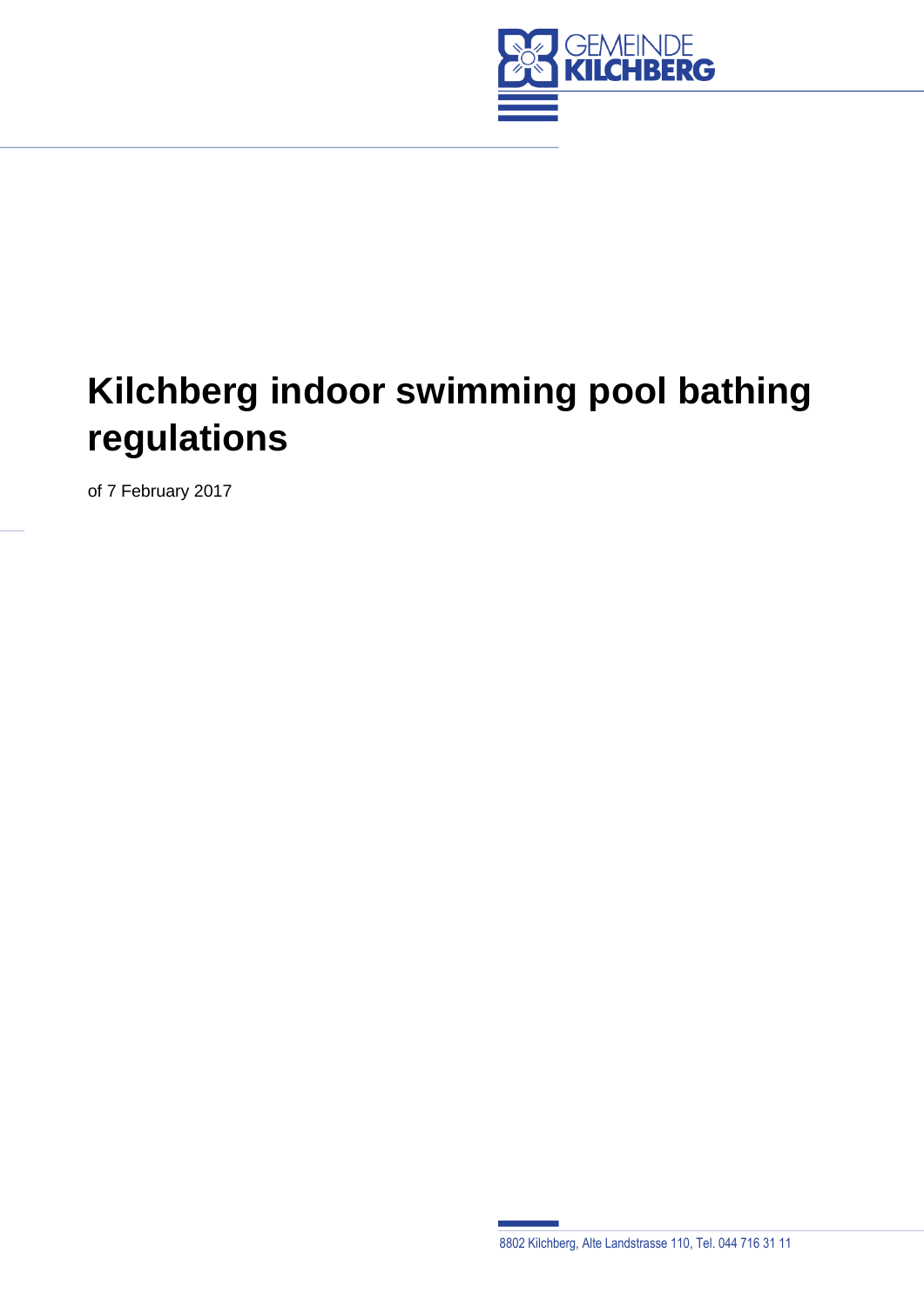# **Table of Contents**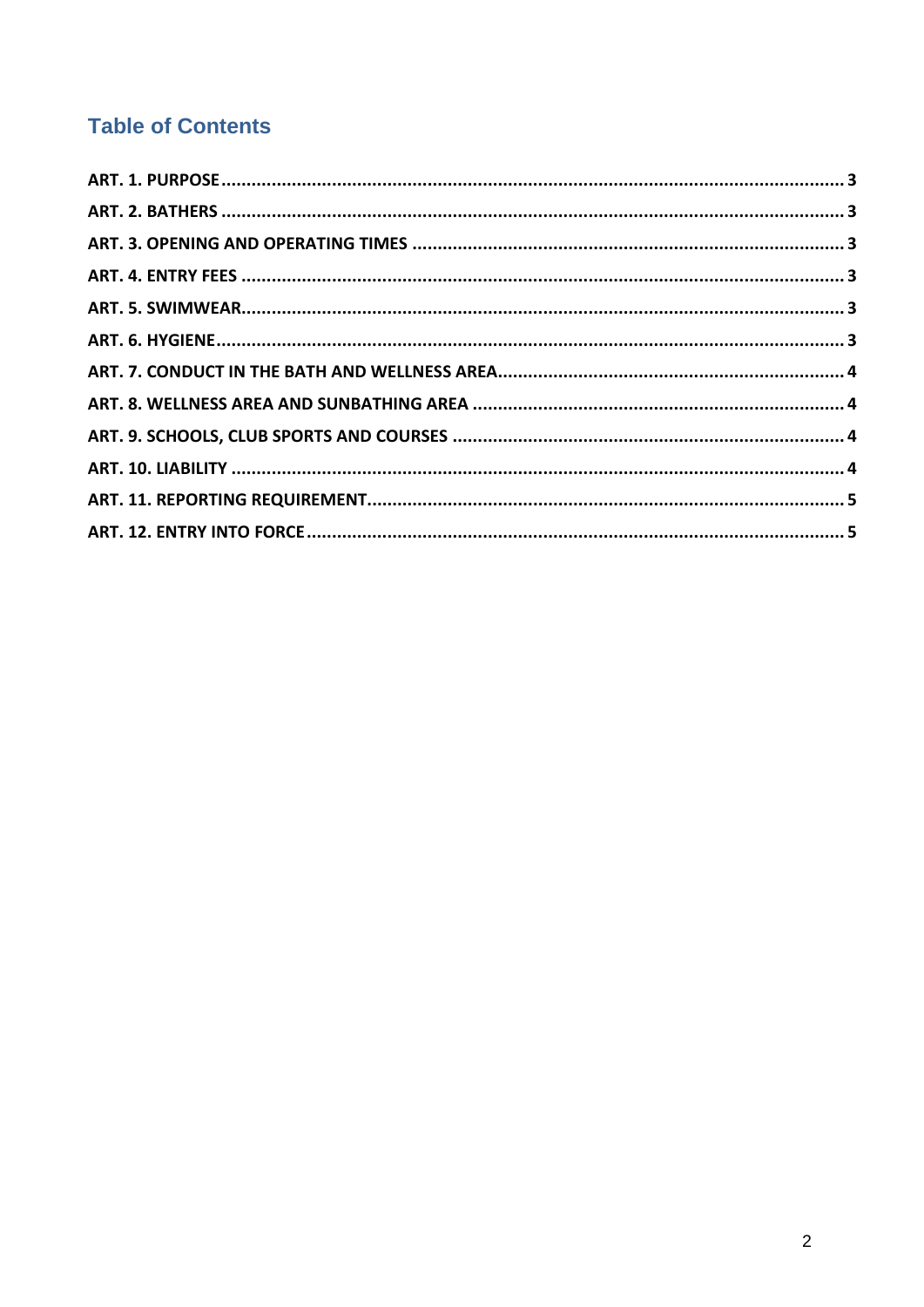#### **General remarks:**

On the basis of Paragraph 22, Clause 11 of the Municipal Code of 12 July 2005, the Municipal Council of Kilchberg revises the following bathing regulations for the indoor pool. This supersedes the previous bathing regulations of 26 May 2015.

The masculine form is always used when describing personalised functions for the sake of simplicity.

# <span id="page-2-0"></span>**Art. 1. Purpose**

The purpose of the bathing regulations is to promote safety, order and cleanliness in the indoor pool. The bathing regulations, the orders of pool employees and the noticeboards are mandatory. Bathers who behave improperly or give cause for complaints can be asked to leave by pool employees. Contraventions of these regulations can be penalised by the manager – under the guidance of the health and safety officer - with a pool visiting ban of a varying length.

# <span id="page-2-1"></span>**Art. 2. Bathers**

Children under 10 years of age must be accompanied by an adult. Adults shall be responsible for supervising children throughout their stay at the indoor pool.

Non-swimmers may only use the non-swimmers' pool.

People with open wounds or contagious diseases and people under the influence of alcohol are not permitted to use the indoor pool. Sufferers of health impediments must be accompanied by a person capable of supervising them in the pool.

Groups must enter and leave the indoor pool locked and accompanied by a supervisor. The supervisor is responsible for group members throughout the stay.

#### <span id="page-2-2"></span>**Art. 3. Opening and operating times**

The opening times are determined by the Municipal Council and must be notified to the public (notices, publications, internet: www.hallenbad-kilchberg.ch).

By purchasing an entry ticket, bathers acknowledge the bathing regulations in their entirety.

#### <span id="page-2-3"></span>**Art. 4. Entry fees**

The entry fees are determined by the Municipal Council and must be notified to the public (notices, publications, internet: www.hallenbad-kilchberg.ch).

Single entry tickets entitle the holder to a single continuous entry.

Subscriptions which are lost or not completely used up shall not be reimbursed. Lost personal semiannual and annual tickets will be replaced in return for a fee.

#### <span id="page-2-4"></span>**Art. 5. Swimwear**

Solely the wearing of swimwear is permitted in the indoor pools and shower areas. Shoes must not be worn. Changing must take place in the changing rooms.

Infants also need to wear swimwear or swim nappies.

#### <span id="page-2-5"></span>**Art. 6. Hygiene**

Showering is obligatory before entering the indoor swimming pools and after using the toilets. Wearing of underwear underneath swimwear is prohibited.

Use of soap and other body care products is only permitted in the shower room. The use of sun protection creams and similar before bathing is prohibited.

All areas of the indoor pool are smoke-free.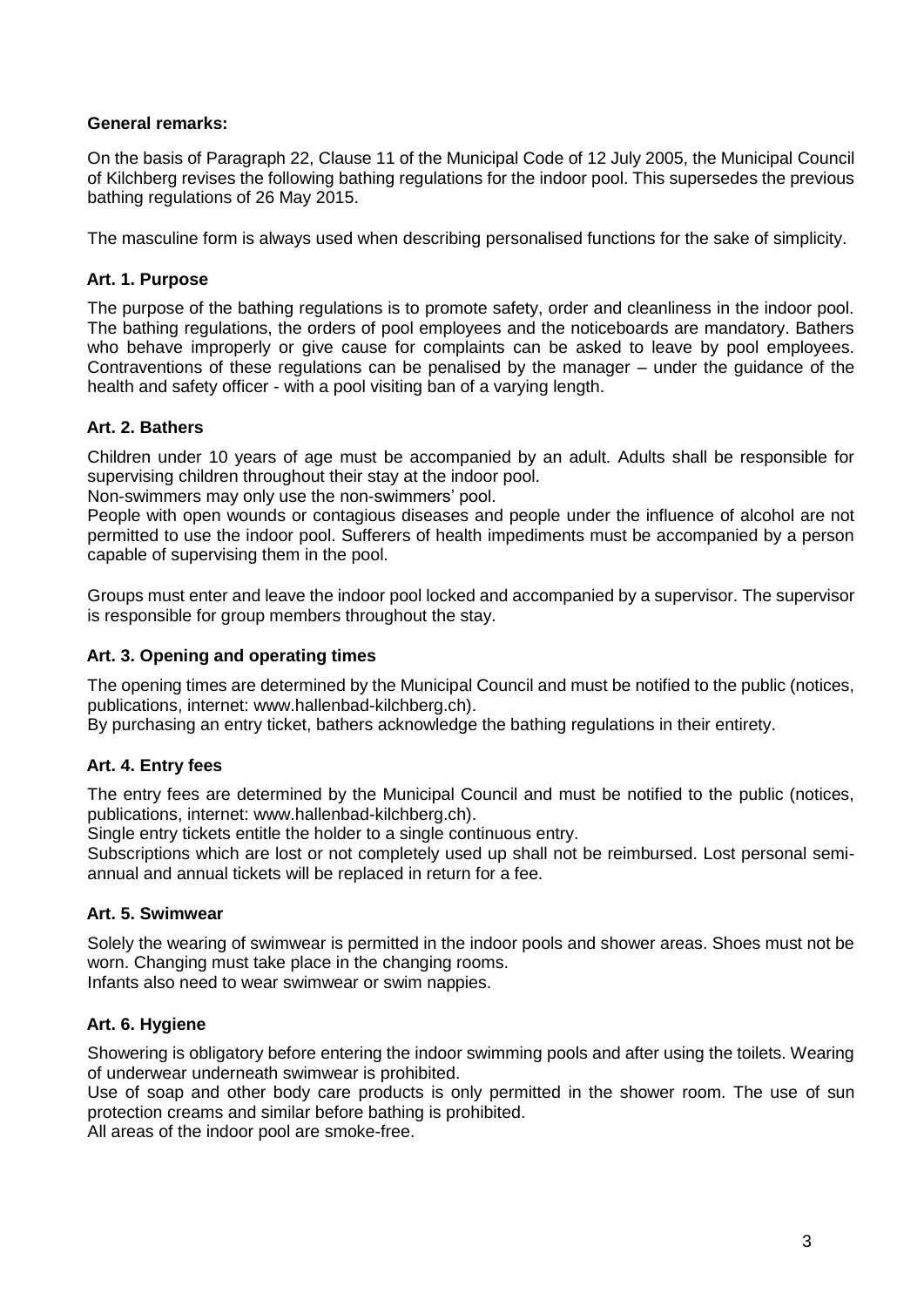# <span id="page-3-0"></span>**Art. 7. Conduct in the bath and wellness area**

Bathers must refrain from all actions which are unsafe and annoy other visitors. The following are prohibited in particular:

- Operation of radios and playback devices (except discreetly in classes), musical instruments and mobile telephones
- Eating, drinking and chewing gum outside of the bistro
- Any littering
- Bringing along animals (except for reception area/bistro)
- Pushing other people into the pools or engaging in other kinds of horseplay
- Ball games and running around on the edges of the pool
- Jumping in from the side of the swimmers' pool and diving into the non-swimmers' pool
- Photography for commercial purposes without the consent of company management and photographing of other bathers without their explicit consent
- The use of mermaid costumes
- The use of swimming aids such as flippers and snorkels in the swimmers' pool, except for training purposes

#### <span id="page-3-1"></span>**Art. 8. Wellness area and sunbathing area**

Use of the wellness area is governed by separate regulations, where necessary.

The use of sports and games equipment is permitted on the lawn. However, it must not be disruptive to other bathers.

#### <span id="page-3-2"></span>**Art. 9. Schools, club sports and courses**

Use of the indoor pool by schools, clubs and course providers is governed in separate water agreements.

Commercial swimming lessons for private individuals comprising more than one person are not permitted without a reservation.

The booking schedule provides information on reservations/operational restrictions of swimming lanes, diving areas and the non-swimmers' pool. This must be notified to the public (posters, publications, Internet: www.hallenbad-kilchberg.ch).

# <span id="page-3-3"></span>**Art. 10. Liability**

Visiting and use of the pool complex is at one's own liability and risk. Bathing is not supervised on an ongoing basis.

In particular, the Municipality of Kilchberg does not accept any liability for:

- a. Damage and accidents arising during use of the swimming and diving facilities, the play equipment or other pool equipment,
- b. Damage and accidents caused by third parties (theft, property damage, injuries caused during ball games, etc.)

c. Damage and accidents arising from non-compliance with these bathing regulations.

This exclusion of liability does not apply if it can be proven that the Municipality of Kilchberg or its staff acted wilfully or with gross negligence.

It is recommended that bathers comply with the bathing regulations of the Swiss Lifesaving Society (Schweizerische Lebensrettungs-Gesellschaft (SLRG)) at all times.

Valuables can be stored in the dedicated lockable valuables boxes. The Municipality of Kilchberg is not liable for stolen or lost objects. Lost property must be handed in to pool employees or the reception team. They pass uncollected valuables on to the lost property office of the Municipality of Kilchberg on a periodic basis. Toys, swimwear and towels left behind are washed and stored for three months.

The orders of pool employees and the information boards are mandatory. Clause 1 of these bathing regulations advises on the consequences of contraventions.

Perpetrators are liable for damage or littering, parents or guardians are liable for minors.